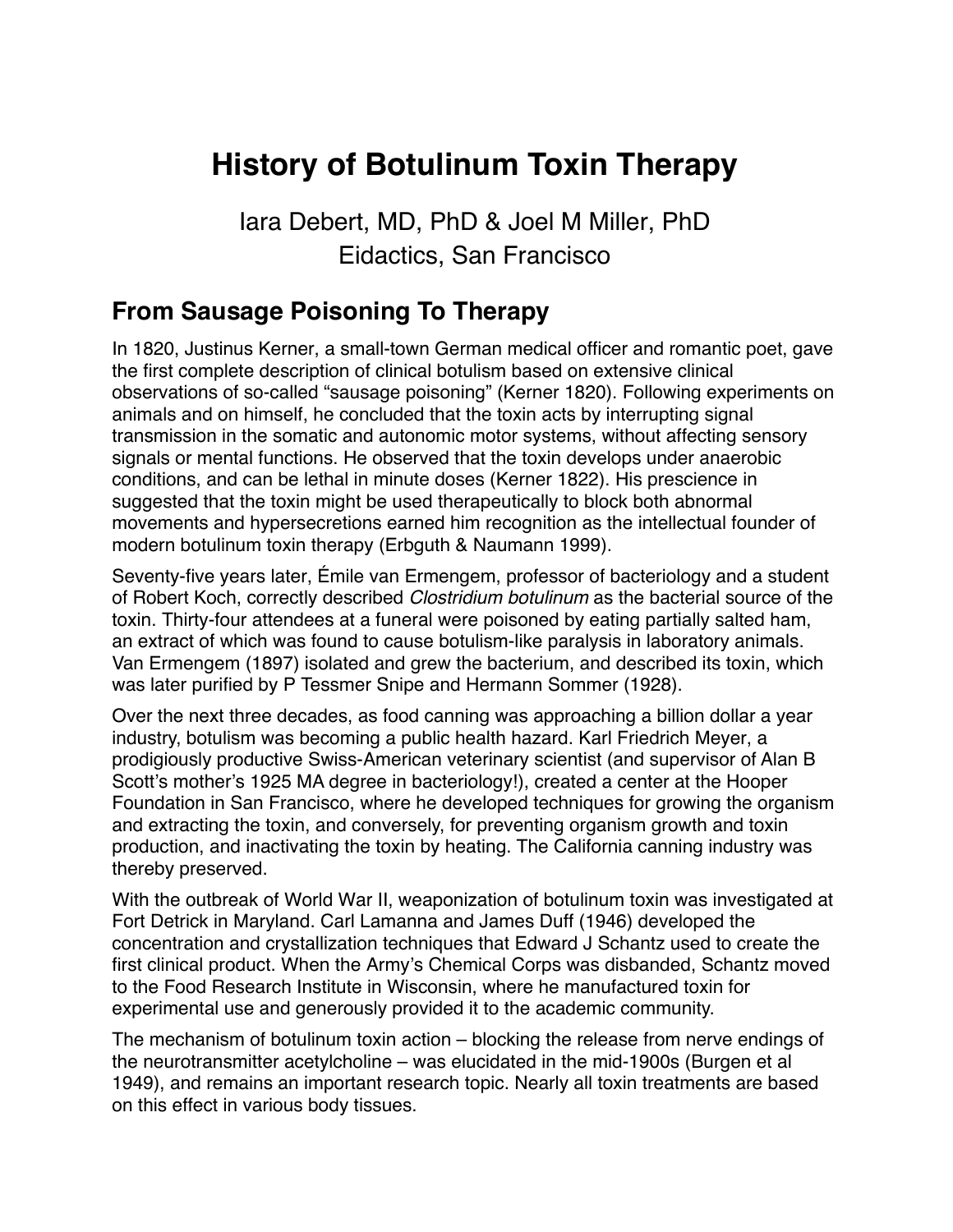#### **A Treatment for Eye Muscle Disorders**

Ophthalmologists specializing in eye muscle disorders (*strabismus*) had developed the method of *EMG-guided injection* (using the *electromyogram*, the electrical signal from an activated muscle, to guide injection) of local anesthetics as a diagnostic technique for evaluating an individual muscle's contribution to an eye movement (Magoon et al 1982). Because strabismus surgery frequently needed repeating, a search was undertaken for non-surgical, injection treatments using various anesthetics, alcohols, enzymes, enzyme blockers, and snake neurotoxins. Finally, inspired by Daniel Drachman's work (1964) with chicks at Johns Hopkins, Alan B Scott and colleagues injected botulinum toxin into monkey extraocular muscles (1973). The result was remarkable: a few picograms induced paralysis that was confined to the target muscle, long in duration, and without side-effects.

After working out techniques for freeze-drying, buffering with albumin, and assuring sterility, potency, and safety, Scott was granted FDA approval for investigational use, and began manufacturing botulinum type A neurotoxin in his San Francisco lab. He injected the first strabismus patients in 1977, reported its clinical utility in 1980 (Scott), and had soon trained hundreds of ophthalmologists in EMG-guided injection of the drug he named *Oculinum™* ("eye aligner").

[Strabismus](https://en.wikipedia.org/wiki/Strabismus) is caused by imbalances in the actions of muscles that rotate the eyes, and can sometimes be relieved by weakening a muscle that pulls too strongly, or pulls against one that has been weakened by disease or trauma. Muscles weakened by toxin injection recover from paralysis after several months, so it might seem that injection would then need to be repeated. However, muscles adapt to the lengths at which they are chronically held (Scott 1994), so that if a paralyzed muscle is stretched by its antagonist, it grows longer, while the antagonist shortens, yielding a permanent effect. If there is good binocular vision, the brain mechanism of *motor fusion*, which aligns the eyes on a target visible to both, can stabilize the corrected alignment.

### **Treatment of Other Muscle Disorders**

By 1982, eye muscles had been injected for strabismus and *nystagmus* (jerky, involuntary eye movements), eyelid muscles for retraction and *blepharospasm* (sustained, involuntary contractions of muscles around the eye), facial muscles for hemifacial spasm, and limb muscles for *dystonia* (sustained muscle spasm), all as predicted in Scott's 1973 study.

Scott also injected the first cases of *torticollis* (painful, spastic twisting of the neck), which were later published by Joseph Tsui of Vancouver (1985). But even a century and a half after Kerner's work, it was difficult for many to accept that the specificity and molecular tenacity that made ingested toxin so deadly also made it safe when injected directly into a target muscle, and no Bay Area neurology, orthopedic, or rehabilitation physician would try toxin for muscle contractures with stroke, dystonia, torticollis, or cerebral palsy. L Andrew Koman (1993) of Wake Forest University in North Carolina pioneered use of toxin to treat pediatric leg spasm in cerebral palsy.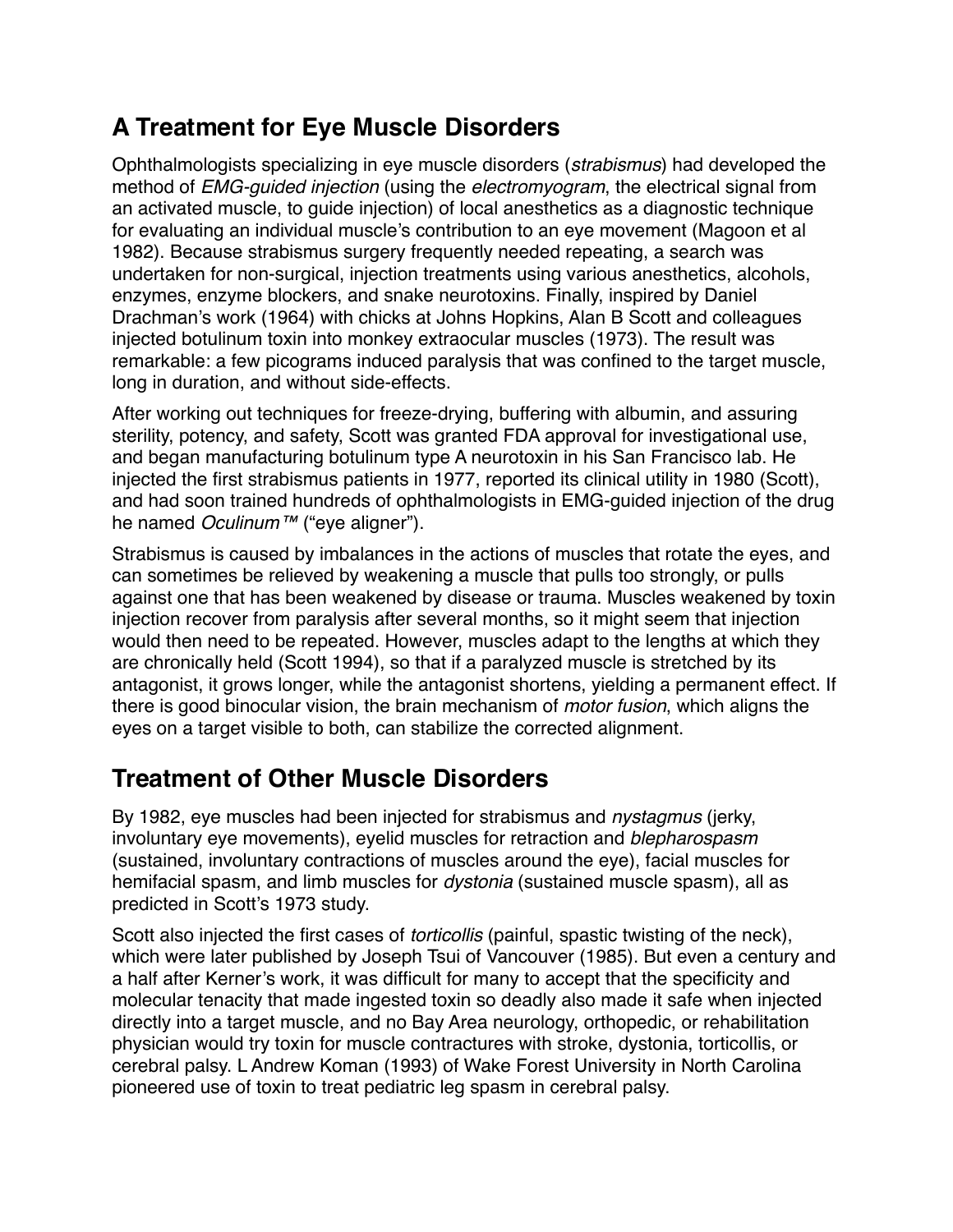Patient groups quickly spread the word that there were now effective treatments for previously untreatable motility disorders such as blepharospasm, which can result in functional blindness despite an otherwise normal visual system. Torticollis patients discovered that their pain could be markedly reduced by toxin injection, motility increased, head position somewhat improved, even if tremor was not. Pankaj Pasricha (1993) showed that botulinum toxin could be used for the treatment of *achalasia*, a spasm of the lower esophageal sphincter. *Spasmodic dysphonia* (a speaking difficulty), various gastroenteric and urinary sphincter spasms, muscle spasm in stroke, and many other muscle disorders, were also treated with botulinum toxin injection.

In January 2014, botulinum toxin was approved by UK's Medicines and Healthcare Products Regulatory Agency (MHRA) for treatment of restricted ankle motion due to lower limb spasticity associated with stroke in adults.

Botulinum toxin has not been approved for pediatric use, although it has been used offlabel for several pediatric conditions, including infantile esotropia (Scott et al 1990; De Alba Campomanes et al 2010) and spastic conditions in cerebral palsy (Ryll et al 2011; Pin et al 2013).

#### **Supply & Demand**

In 1986, Oculinum Inc, Scott's micromanufacturer and distributor of botulinum toxin, was unable to obtain product liability insurance, and could no longer supply the drug. As supplies became exhausted, patients who had come to rely on periodic injections became desperate. For 4 months, pending resolution of liability issues, American blepharospasm patients traveled to Canadian eye centers for their injections (Boffey 1986).

Based on data from thousands of patients collected by 240 investigators, under the 1983 US Orphan Drug Act, Scott got FDA approval in 1989 to market Oculinum for clinical use in the United States to treat adult strabismus and blepharospasm. Allergan served as the drug's distributor for almost 2 years, and in 1991 took over the licenses and changed the drug's name to *Botox®*.

#### **Treatment of Hypersecretion**

Finally pursuing Kerner's suggestion 175 years earlier, Khalafalla Bushara and David Park (1994) made the first non-muscular use of botulinum toxin in humans with a demonstration that injections could inhibit excess sweating.

The toxin was also used to treat hyperhidrosis (Drobik & Laskawi 1995) in Frey's Syndrome, in which facial sweating occurs after parotid gland surgery due to anomalous regrowth of injured salivary nerves to the face. It was a natural extension to use the toxin to ameliorate the poorly handled salivary secretions in amyotrophic lateral sclerosis and to decrease excessive lacrimal gland secretion. The concept of blocking cholinergic innervation to sweat glands as a treatment for hyperhidrosis in the axilla, hands, and elsewhere, followed.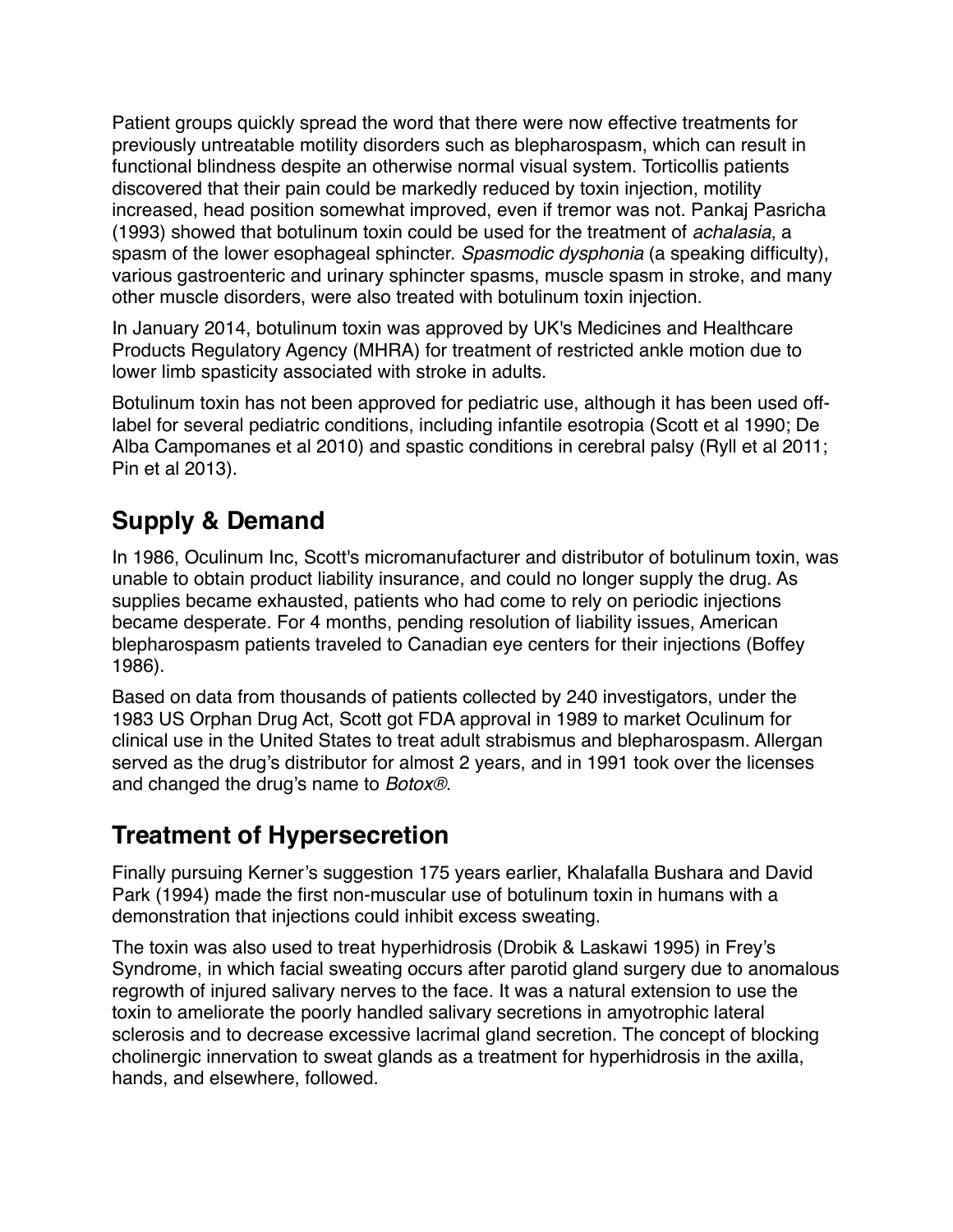#### **Cosmesis**

Richard Clark, a plastic surgeon from Sacramento (CA), was the first to document a cosmetic use for botulinum toxin. He treated facial asymmetry caused by unilateral facial nerve paralysis by injecting toxin into the non-paralyzed frontal muscle (Clark & Berris 1989).

Marrying ophthalmology to dermatology, Jean and Alistair Carruthers (1992) observed that [blepharospasm](https://en.wikipedia.org/wiki/Blepharospasm) patients who received injections around the eyes and upper face also enjoyed diminished facial *glabellar* lines ("frown lines" between the eyebrows), thereby initiating the highly-popular cosmetic use of the toxin. Monte Keen (1994) at Columbia University made similar reports. In 2002, following clinical trials, the FDA approved *Botox Cosmetic*, botulinum A toxin to temporarily improve the appearance of moderate-to-severe glabellar lines.

## **Treatment of Chronic Pain**

William Binder (2000) reported that patients who had cosmetic injections around the face reported relief from chronic headache. This was initially thought to be an indirect effect of reduced muscle tension, but it is now known that the toxin inhibits release of peripheral nociceptive neurotransmitters, suppressing the central pain processing systems responsible for migraine headache (Jackson et al 2012; Ramachandran & Yaksh 2014). In 2010, the FDA approved intramuscular botulinum toxin injections for prophylactic treatment of chronic migraine headache.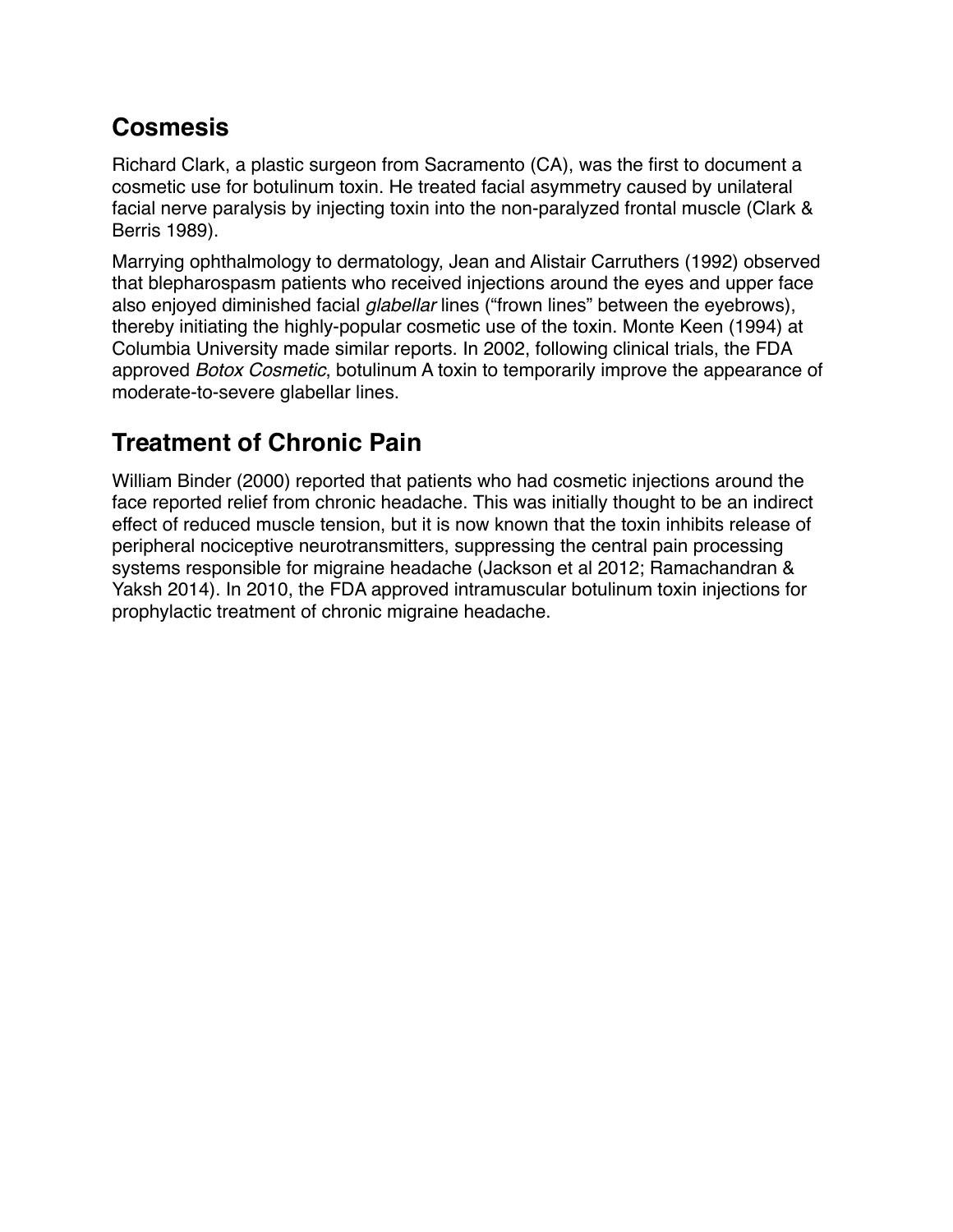#### **Bibliography**

- Binder WJ, Brin MF, Blitzer A, Schoenrock LD, Pogoda JM (2000). Botulinum toxin type a (botox) for treatment of migraine headaches: An open-label study. Otolaryngol Head Neck Surg, vol 123, isu 6, pgs 669-676.
- Boffey P (1986) Loss of drug relegates many to blindness again. The New York Times.
- Burgen AS, Dickens F, Zatman LJ (1949). The action of botulinum toxin on the neuro-muscular junction. J Physiol, vol 109, isu 1-2, pgs 10-24.
- Bushara KO, Park DM (1994). Botulinum toxin and sweating. J Neurol Neurosurg Psychiatry, vol 57, isu 11, pgs 1437-1438.
- Carruthers JD, Carruthers JA (1992). Treatment of glabellar frown lines with c. Botulinum-a exotoxin. J Dermatol Surg Oncol, vol 18, isu 1, pgs 17-21.
- Clark RP, Berris CE (1989). Botulinum toxin: A treatment for facial asymmetry caused by facial nerve paralysis. Plast Reconstr Surg, vol 84, isu 2, pgs 353-355.
- De Alba Campomanes AG, Binenbaum G, Campomanes Eguiarte G (2010). Comparison of botulinum toxin with surgery as primary treatment for infantile esotropia. J AAPOS, vol 14, isu 2, pgs 111-116.
- Drachman DB (1964). Atrophy of skeletal muscle in chick embryos treated with botulinum toxin. Science, vol 145, isu 3633, pgs 719-721.
- Drobik C, Laskawi R (1995). Frey's syndrome: Treatment with botulinum toxin. Acta Otolaryngol, vol 115, isu 3, pgs 459-461.
- Erbguth FJ, Naumann M (1999). Historical aspects of botulinum toxin: Justinus kerner (1786-1862) and the "sausage poison". Neurology, vol 53, isu 8, pgs 1850-1853.
- Ermengem EV (1897). Ueber einen neuen anaëroben bacillus und seine beziehungen zum botulismus". Zeitschrift für hygiene und infektionskrankheiten, vol 26, isu 1, pgs 1-56.
- Jackson JL, Kuriyama A, Hayashino Y (2012). Botulinum toxin a for prophylactic treatment of migraine and tension headaches in adults: A meta-analysis. JAMA, vol 307, isu 16, pgs 1736-1745.
- Keen M, Kopelman JE, Aviv JE, Binder W, Brin M, Blitzer A (1994). Botulinum toxin a: A novel method to remove periorbital wrinkles. Facial Plast Surg, vol 10, isu 2, pgs 141-146.
- Kerner J (1820). Neue beobachtungen über die in württemberg so häufig vorfallenden tödlichen vergiftungen durch den genuss geräucherter würste. Tübingen: Osiander.
- Kerner J (1822). Das fettgift oder die fettsäure und ihre wirkungen auf den thierischen organismus, ein beytrag zur untersuchung des in verdorbenen würsten giftig wirkenden stoffes. Stuttgart, tübingen: Cotta.